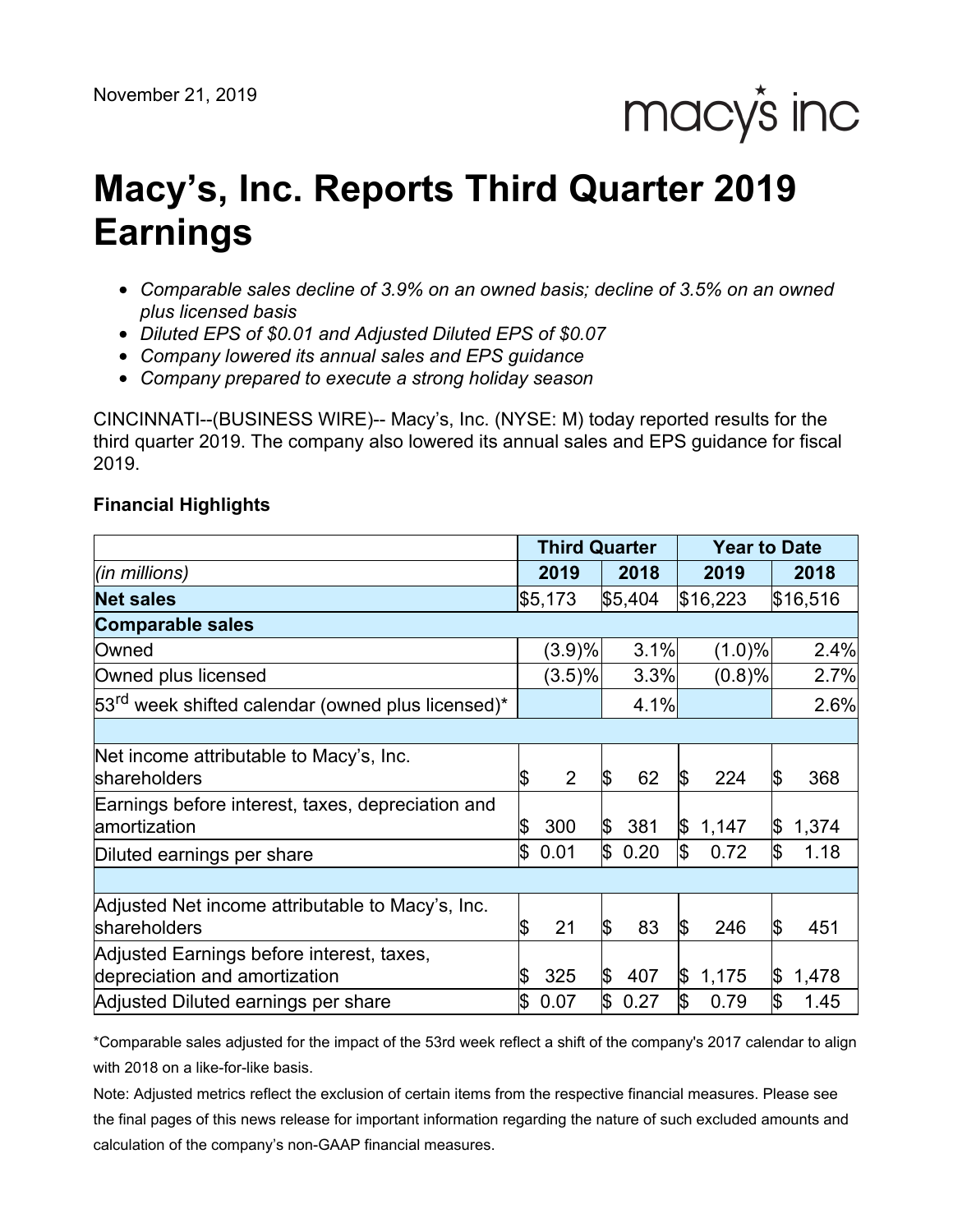"After seven consecutive quarters of comparable sales growth, we experienced a deceleration in our third quarter sales. While we anticipated a negative comp as we were lapping a very strong third quarter last year, the sales deceleration was steeper than we expected. However, having cleared the excess inventory we faced earlier in the year, we were able to take a more balanced approach to sales and profit in the quarter, resulting in significantly improved margin compression versus the first half of the year," said Jeff Gennette, chairman and chief executive officer of Macy's, Inc. "Our third quarter sales were impacted by the late arrival of cold weather, continued soft international tourism and weaker than anticipated performance in lower tier malls. We also experienced a temporary impact on our e-commerce business due in part to work on the site in preparation for the fourth quarter. The team has completed that work, the site is upgraded and our customers can expect an improved experience this holiday season. Based primarily on the impact of our third quarter sales trend, we are updating our annual guidance."

"We have confidence in our holiday strategies. The Macy's, Bloomingdales and Bluemercury teams are aligned and committed to delivering a great experience for our customers in our stores, on our digital sites and through our mobile apps. We have fully updated our Growth150 stores and completed the 2019 expansion of Backstage. We have curated an expanded gift assortment with great values in all categories and developed a powerful marketing calendar for both our best and occasional customers. This holiday season, we also have even more flexible, secure and convenient fulfillment options for our customers including Pick Up in Store and Same Day Delivery," continued Gennette.

## **Asset Sale Gains**

Asset sale gains for the third quarter of 2019 totaled \$17 million pre-tax, or \$13 million aftertax. This compares to the third quarter of 2018, when asset sale gains totaled \$42 million pre-tax, or \$31 million after-tax.

Asset sale gains for the 39 weeks ended November 2, 2019 totaled \$67 million pre-tax, or \$49 million after-tax. This compares to the 39 weeks ended November 3, 2018, when asset sale gains totaled \$111 million pre-tax, or \$84 million after-tax.

#### **Updated Guidance**

Macy's, Inc. is updating its previously provided annual guidance. Highlights of these revisions include:

|                                               | <b>Revised 2019 Annual Guidance</b>                                               | <b>Prior 2019 Annual</b><br><b>Guidance</b> |
|-----------------------------------------------|-----------------------------------------------------------------------------------|---------------------------------------------|
| Comparable sales<br>(owned plus               |                                                                                   |                                             |
| licensed)                                     | Down 1.5% to down 1.0%                                                            | Flat to up 1%                               |
| Comparable sales<br>(owned)                   | Approximately 20 basis points below<br>comparable sales on an owned plus licensed |                                             |
|                                               | basis                                                                             | Flat to up 1%                               |
| Net sales                                     | Down 2.5% to down 2.0%                                                            | Approximately flat                          |
| <b>Adjusted Diluted</b><br>earnings per share | \$2.57 to \$2.77                                                                  | \$2.85 to \$3.05                            |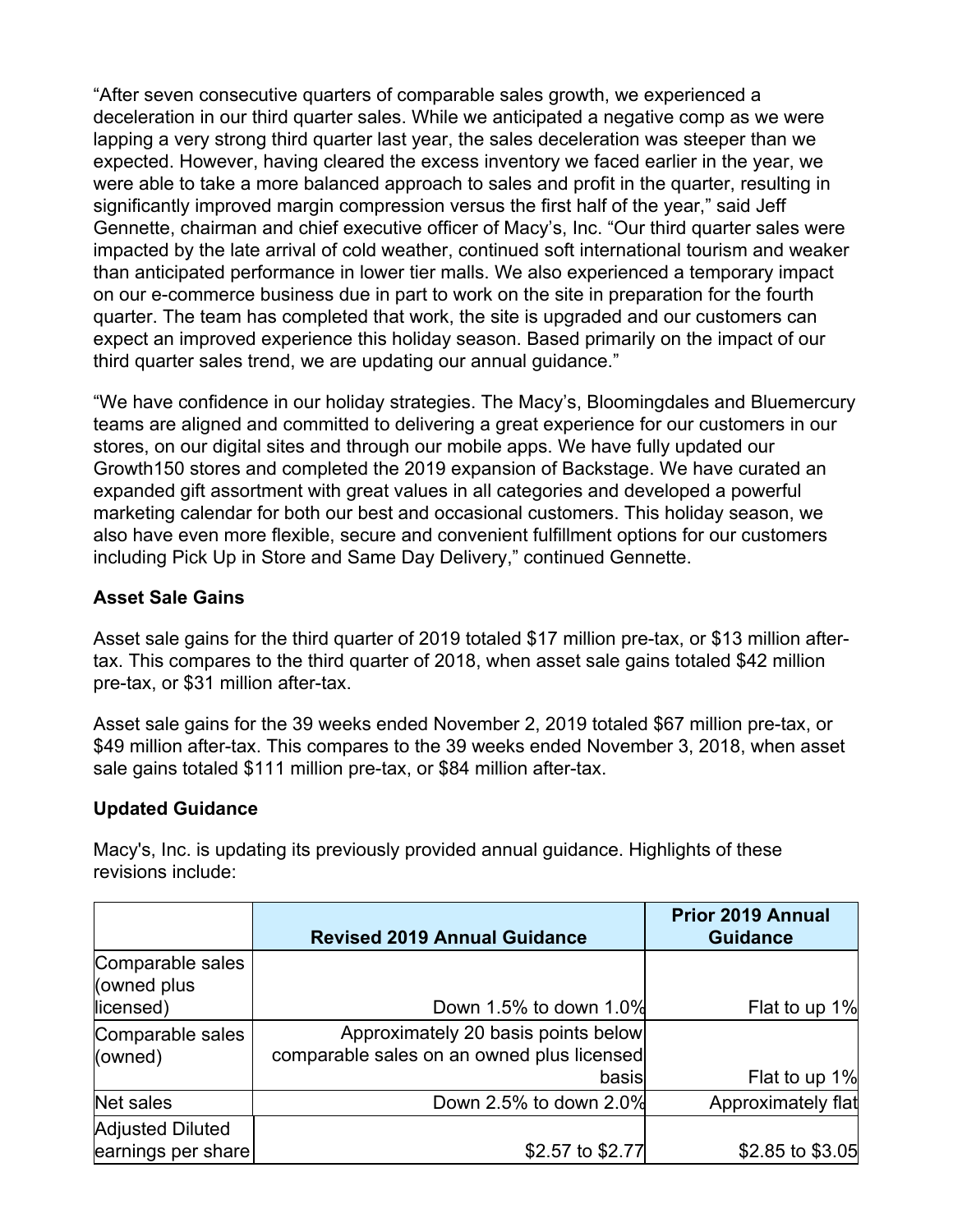|                  | Approximately \$150 million (or \$0.37 per | Approximately \$100<br>million (or \$0.25 per |
|------------------|--------------------------------------------|-----------------------------------------------|
| Asset sale gains | share)                                     | share)                                        |
| Annual tax rate  | 23%                                        | 23%                                           |

Complete guidance can be found in the presentation posted on the company's investor relations website at [www.macysinc.com/investors](http://www.macysinc.com/investors).

## **Investor Day**

Macy's, Inc. will host an Investor Day at 8:00 a.m. ET on Wednesday, February 5, 2020, at the New York Stock Exchange. At that time, the management team will share details of the Macy's, Inc. growth strategy and three-year plan.

Macy's, Inc.'s webcast, along with the associated presentation, will be accessible to the media and general public via the company's investor relations website.

## **About Macy's, Inc.**

Macy's, Inc. is one of the nation's premier retailers, with fiscal 2018 sales of \$24.971 billion and approximately 130,000 employees. The company operates approximately 680 department stores under the nameplates Macy's and Bloomingdale's, and approximately 190 specialty stores that include Bloomingdale's The Outlet, Bluemercury, and Macy's Backstage. Macy's, Inc. operates stores in 43 states, the District of Columbia, Guam and Puerto Rico, as well as [macys.com](http://macys.com), [bloomingdales.com](http://bloomingdales.com) and [bluemercury.com](http://bluemercury.com). Bloomingdale's stores in Dubai and Kuwait are operated by Al Tayer Group LLC under license agreements. Macy's, Inc. has corporate headquarters in Cincinnati, Ohio, and New York, New York.

All statements in this press release that are not statements of historical fact are forwardlooking statements within the meaning of the Private Securities Litigation Reform Act of 1995. Such statements are based upon the current beliefs and expectations of Macy's management and are subject to significant risks and uncertainties. Actual results could differ materially from those expressed in or implied by the forward-looking statements contained in this release because of a variety of factors, including conditions to, or changes in the timing of, proposed real estate and other transactions, prevailing interest rates and non-recurring charges, the effect of federal tax reform and potential changes to trade policies, store closings, competitive pressures from specialty stores, general merchandise stores, off-price and discount stores, manufacturers' outlets, the Internet, mail-order catalogs and television shopping and general consumer spending levels, including the impact of the availability and level of consumer debt, the potential for the incurrence of charges in connection with the impairment of intangible assets, including goodwill, the effect of weather and other factors identified in documents filed by the company with the Securities and Exchange Commission. Macy's disclaims any intention or obligation to update or revise any forward-looking statements, whether as a result of new information, future events or otherwise, except as required by law.

NOTE: Additional information on Macy's, Inc., including past news releases, is available at [www.macysinc.com/pressroom](http://www.macysinc.com/pressroom). A webcast of Macy's, Inc.'s call with analysts and investors will be held today (November 21, 2019) at 8:00 a.m. ET. The webcast, along with the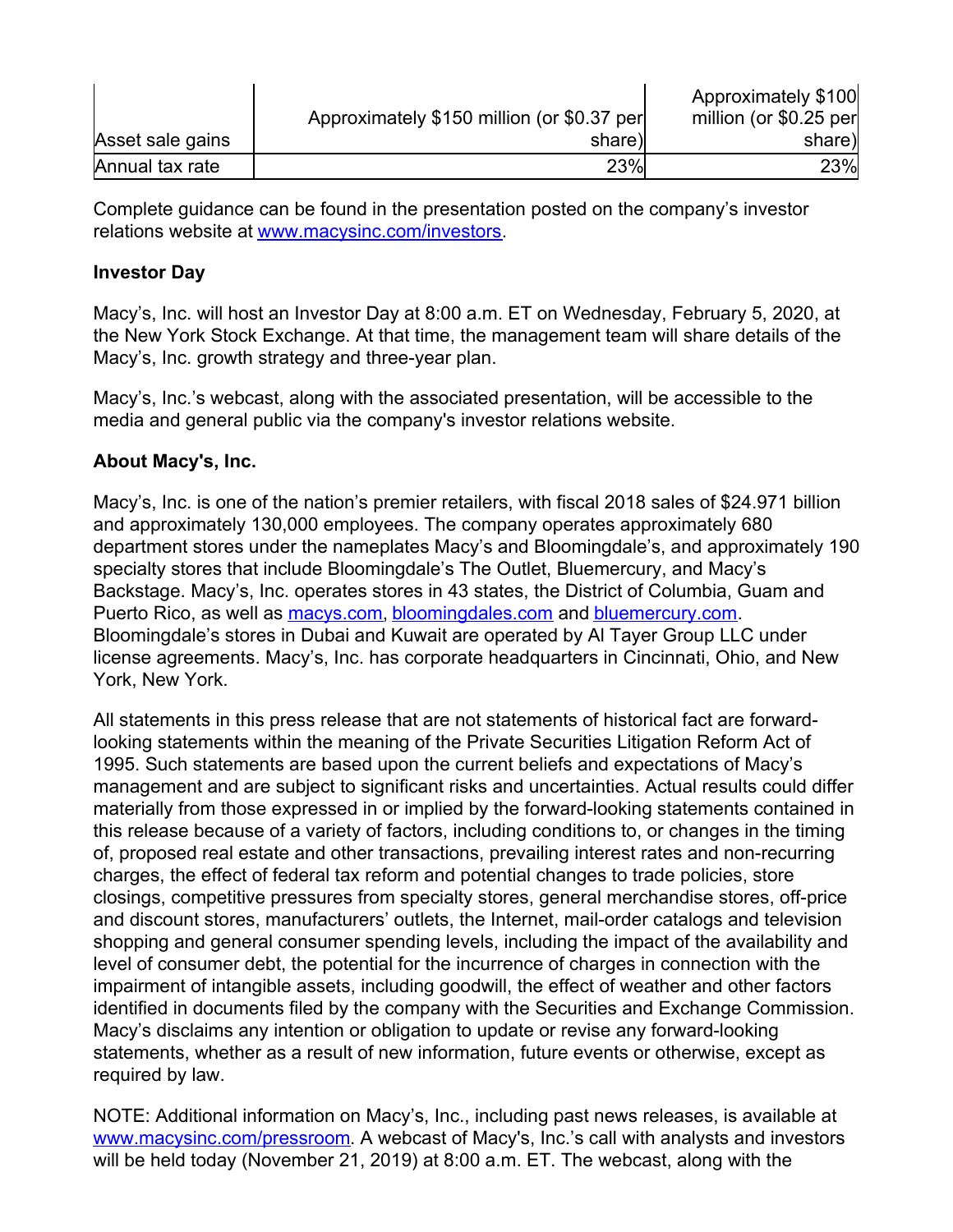associated presentation, is accessible to the media and general public via the company's investor relations website at [www.macysinc.com/investors](http://www.macysinc.com/investors). Analysts and investors may call in on 1-888-254-3590, passcode 5793222. A replay of the conference call and slides can be accessed on the website or by calling 1-888-203-1112 (same passcode) about two hours after the conclusion of the call.

## **MACY'S, INC.**

#### Consolidated Statements of Income (Unaudited) (Note 1 and Note 2) (All amounts in millions except percentages and per share figures)

|                                                          |                | 13 Weeks Ended<br>November 2,<br>2019 | 13 Weeks Ended<br>November 3,<br>2018 |                     |  |
|----------------------------------------------------------|----------------|---------------------------------------|---------------------------------------|---------------------|--|
|                                                          | \$             | $%$ to<br>Net sales                   | \$                                    | $%$ to<br>Net sales |  |
| Net sales                                                | \$5,173        |                                       | \$5,404                               |                     |  |
| Credit card revenues, net                                | 183            | 3.5%                                  | 185                                   | 3.4%                |  |
| Cost of sales                                            | (3, 106)       | $(60.0\%)$                            | (3,226)                               | (59.7%)             |  |
| Selling, general and administrative expenses             | (2,202)        | (42.6%)                               | (2, 255)                              | $(41.7\%)$          |  |
| Gains on sale of real estate                             | 17             | 0.3%                                  | 42                                    | 0.8%                |  |
| Restructuring and other costs                            | (13)           | $(0.2\%)$                             | (3)                                   | $(0.1\%)$           |  |
| Operating income                                         | 52             | 1.0%                                  | 147                                   | 2.7%                |  |
| Benefit plan income, net                                 | 8              |                                       | 9                                     |                     |  |
| Settlement charges                                       | (12)           |                                       | (23)                                  |                     |  |
| Interest expense, net                                    | (48)           |                                       | (59)                                  |                     |  |
| Income before income taxes                               |                |                                       | 74                                    |                     |  |
| Federal, state and local income tax benefit<br>(expense) | $\overline{2}$ |                                       | (12)                                  |                     |  |
| Net income                                               | $\overline{2}$ |                                       | 62                                    |                     |  |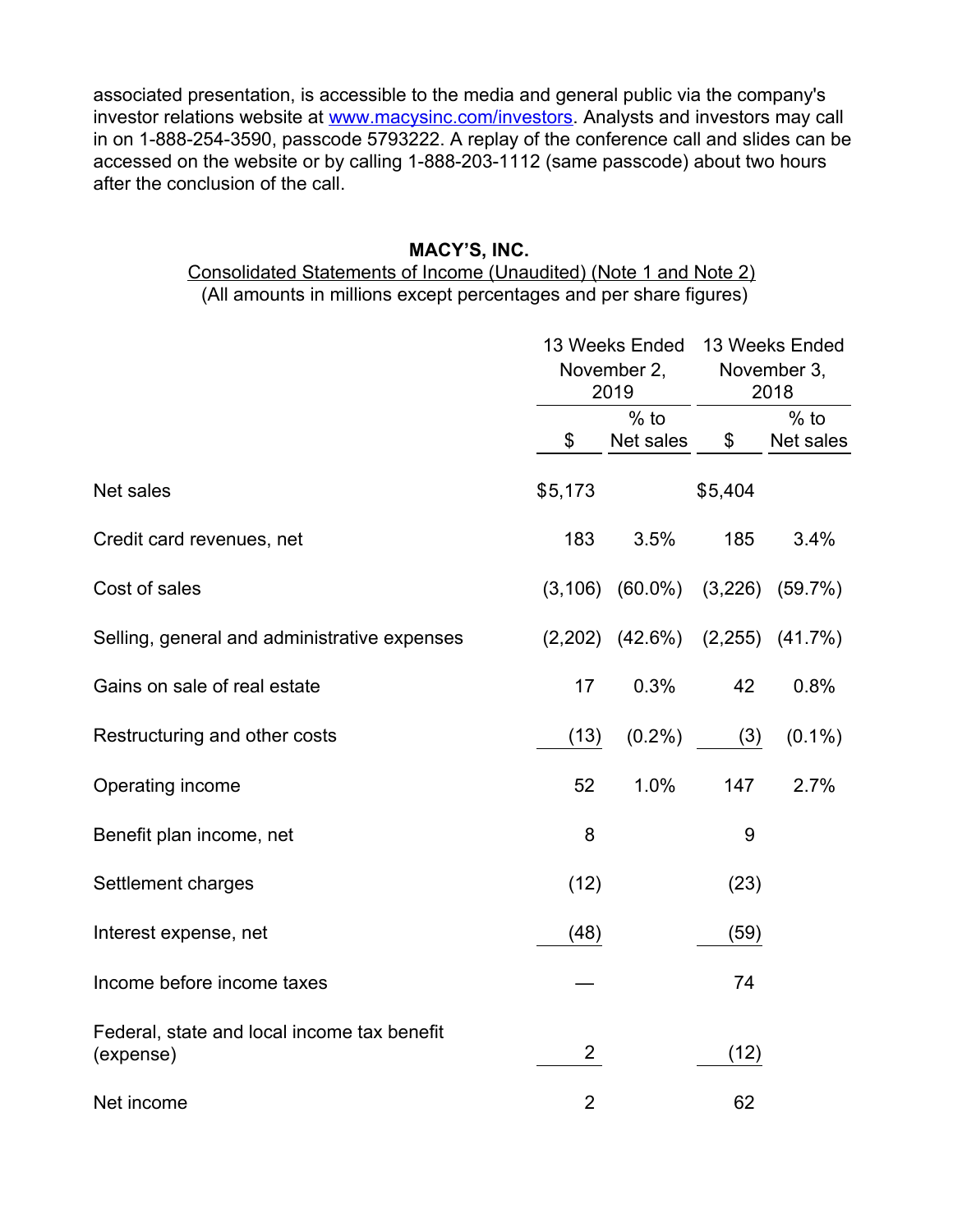| Net loss attributable to noncontrolling interest                        |            |       |           |       |
|-------------------------------------------------------------------------|------------|-------|-----------|-------|
| Net income attributable to Macy's, Inc. shareholders                    | 2<br>\$    |       | 62        |       |
| Basic earnings per share attributable to<br>Macy's, Inc. shareholders   | 0.01<br>\$ |       | 0.20<br>S |       |
| Diluted earnings per share attributable to<br>Macy's, Inc. shareholders | \$0.01     |       | \$0.20    |       |
| Average common shares:                                                  |            |       |           |       |
| <b>Basic</b>                                                            | 309.9      |       | 308.1     |       |
| <b>Diluted</b>                                                          | 311.0      |       | 312.2     |       |
| End of period common shares outstanding                                 | 309.0      |       | 307.2     |       |
| <b>Supplemental Financial Measures:</b>                                 |            |       |           |       |
| Gross Margin (Note 3)                                                   | \$2,067    | 40.0% | \$2,178   | 40.3% |
| Depreciation and amortization expense                                   | 252<br>\$  |       | 248<br>\$ |       |

## **MACY'S, INC.**

Consolidated Statements of Income (Unaudited) (Note 1 and Note 2) (All amounts in millions except percentages and per share figures)

|                                              | 39 Weeks Ended |                      | 39 Weeks Ended                    |                      |  |  |
|----------------------------------------------|----------------|----------------------|-----------------------------------|----------------------|--|--|
|                                              |                |                      | November 2, 2019 November 3, 2018 |                      |  |  |
|                                              | $%$ to         |                      |                                   | $%$ to               |  |  |
|                                              | \$             | Net sales            | \$                                | Net sales            |  |  |
| Net sales                                    | \$16,223       |                      | \$16,516                          |                      |  |  |
| Credit card revenues, net                    | 531            | 3.3%                 | 528                               | 3.2%                 |  |  |
| Cost of sales                                |                | $(9,905)$ $(61.1\%)$ |                                   | $(9,927)$ $(60.1\%)$ |  |  |
| Selling, general and administrative expenses |                | $(6,489)$ $(40.0\%)$ |                                   | $(6,501)$ $(39.4\%)$ |  |  |
| Gains on sale of real estate                 | 67             | 0.4%                 | 111                               | 0.7%                 |  |  |
| Impairment, restructuring and other costs    | (16)           | $(0.1\%)$            | (39)                              | $(0.2\%)$            |  |  |
| Operating income                             | 411            | 2.5%                 | 688                               | 4.2%                 |  |  |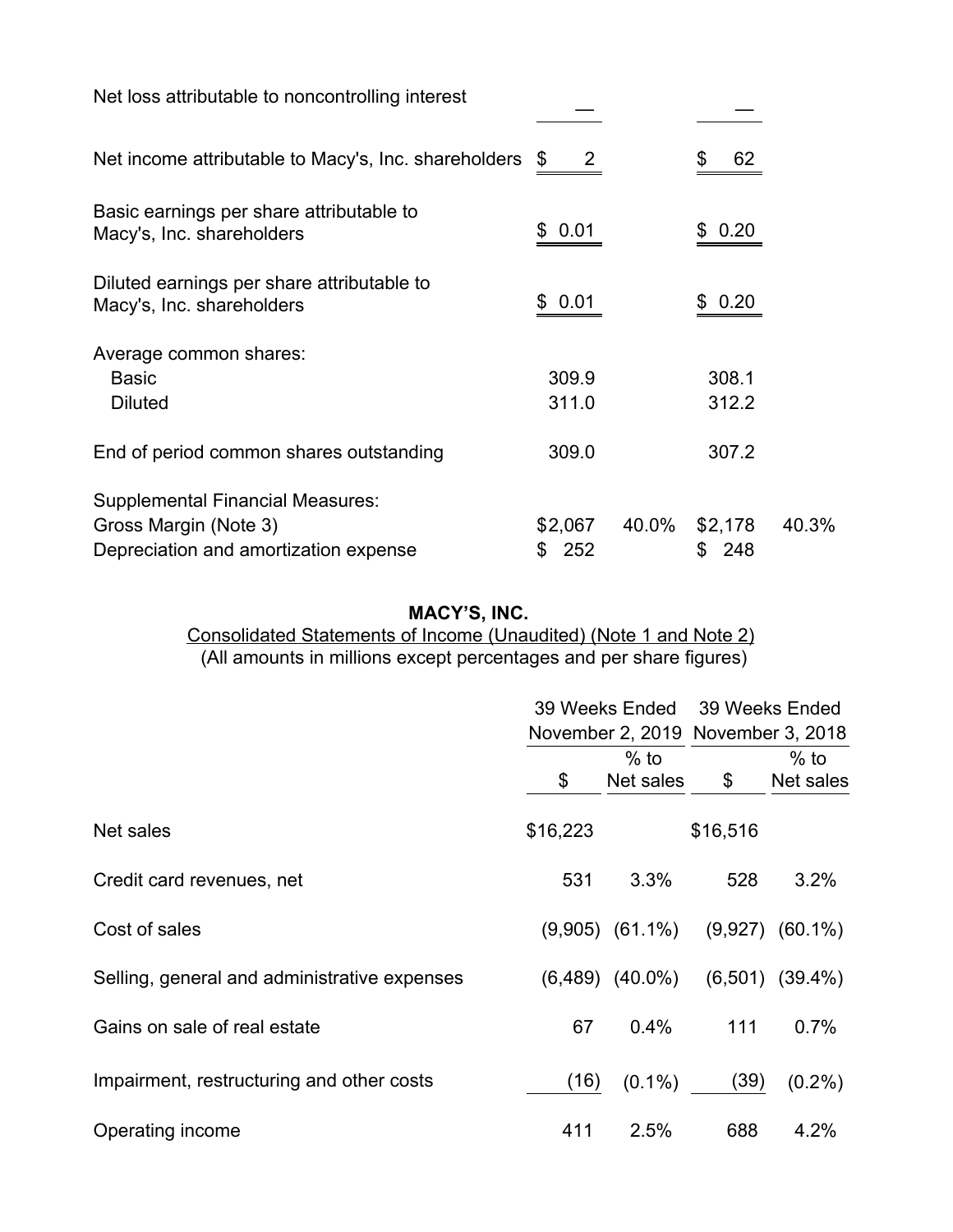| Benefit plan income, net                                                                                  | 23                       | 31                            |       |
|-----------------------------------------------------------------------------------------------------------|--------------------------|-------------------------------|-------|
| Settlement charges                                                                                        | (12)                     | (73)                          |       |
| Interest expense, net                                                                                     | (143)                    | (187)                         |       |
| Losses on early retirement of debt                                                                        |                          | (5)                           |       |
| Income before income taxes                                                                                | 279                      | 454                           |       |
| Federal, state and local income tax expense                                                               | (55)                     | (96)                          |       |
| Net income                                                                                                | 224                      | 358                           |       |
| Net loss attributable to noncontrolling interest                                                          |                          | 10                            |       |
| Net income attributable to Macy's, Inc.<br>shareholders                                                   | \$<br>224                | 368<br>\$                     |       |
| Basic earnings per share attributable to<br>Macy's, Inc. shareholders                                     | 0.72<br>\$               | 1.20<br>\$                    |       |
| Diluted earnings per share attributable to<br>Macy's, Inc. shareholders                                   | \$<br>0.72               | \$<br>1.18                    |       |
| Average common shares:<br><b>Basic</b><br><b>Diluted</b>                                                  | 309.6<br>311.3           | 307.5<br>311.2                |       |
| End of period common shares outstanding                                                                   | 309.0                    | 307.2                         |       |
| <b>Supplemental Financial Measures:</b><br>Gross Margin (Note 3)<br>Depreciation and amortization expense | 6,318<br>\$<br>725<br>\$ | 38.9%<br>\$6,589<br>718<br>\$ | 39.9% |

## **MACY'S, INC.** Consolidated Balance Sheets (Unaudited) (Note 2) (millions)

|                          |                | November 2, February 2, November 3, |
|--------------------------|----------------|-------------------------------------|
|                          | 2019 2019 2018 |                                     |
| $\overline{\phantom{a}}$ |                |                                     |

ASSETS: Current Assets: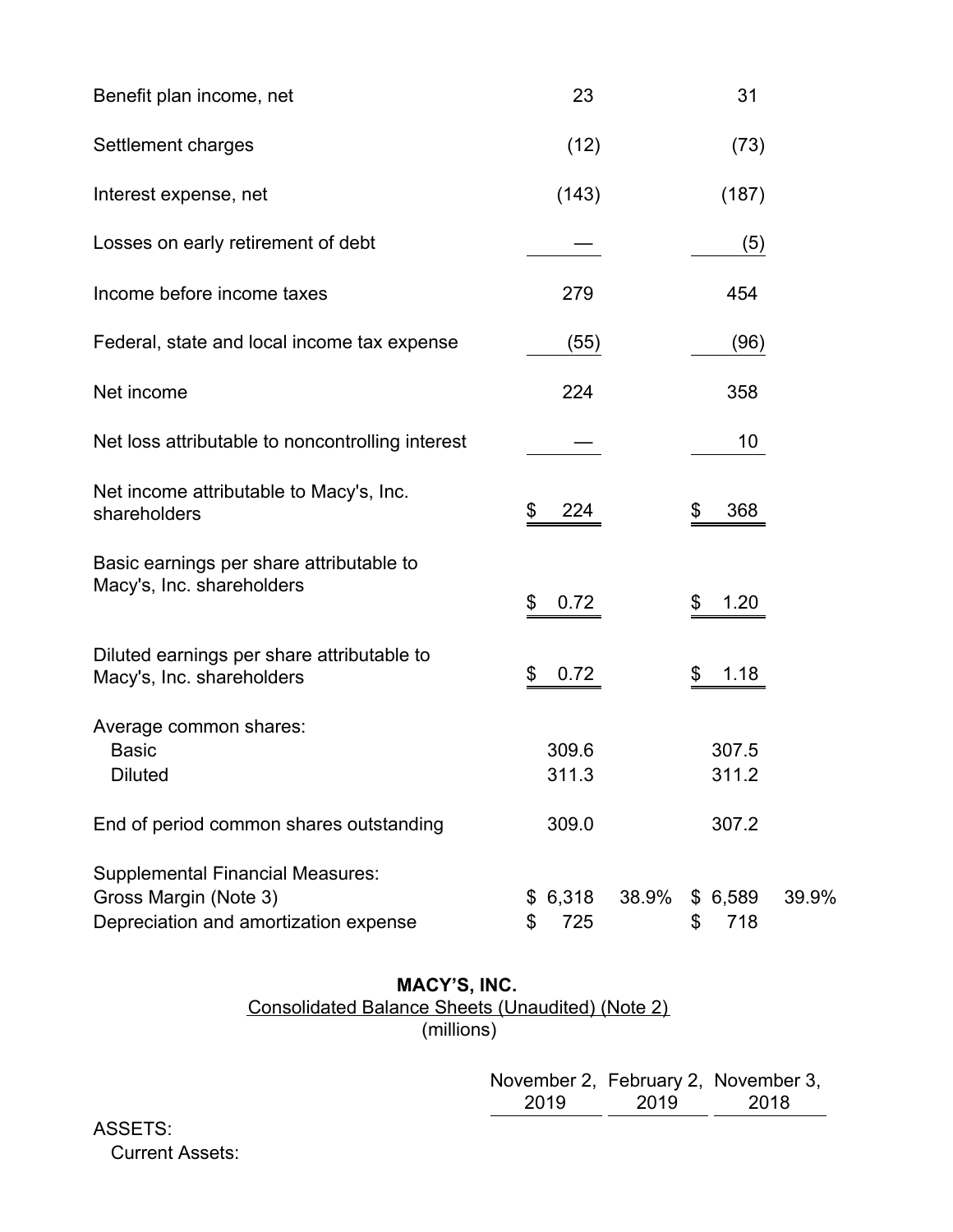| Cash and cash equivalents                | \$<br>301    | \$             | 1,162  | \$<br>736    |
|------------------------------------------|--------------|----------------|--------|--------------|
| <b>Receivables</b>                       | 175          |                | 400    | 180          |
| Merchandise inventories                  | 7,256        |                | 5,263  | 7,147        |
| Income tax receivable                    | 1            |                |        | 10           |
| Prepaid expenses and other current       |              |                |        |              |
| assets                                   | 568          |                | 620    | 594          |
| <b>Total Current Assets</b>              | 8,301        |                | 7,445  | 8,667        |
| Property and Equipment – net             | 6,558        |                | 6,637  | 6,572        |
| <b>Right of Use Assets</b>               | 2,596        |                |        |              |
| Goodwill                                 | 3,908        |                | 3,908  | 3,908        |
| Other Intangible Assets - net            | 440          |                | 478    | 481          |
| <b>Other Assets</b>                      | 744          |                | 726    | 733          |
| <b>Total Assets</b>                      | \$<br>22,547 | $\mathfrak{F}$ | 19,194 | \$<br>20,361 |
| LIABILITIES AND SHAREHOLDERS' EQUITY:    |              |                |        |              |
| <b>Current Liabilities:</b>              |              |                |        |              |
| Short-term debt                          | \$<br>6      | $\mathfrak{L}$ | 43     | \$<br>65     |
| Merchandise accounts payable             | 3,427        |                | 1,655  | 3,381        |
| Accounts payable and accrued liabilities | 3,046        |                | 3,366  | 2,998        |
| Income taxes                             |              |                | 168    |              |
| <b>Total Current Liabilities</b>         | 6,479        |                | 5,232  | 6,444        |
| Long-Term Debt                           | 4,677        |                | 4,708  | 5,469        |
| Long-Term Lease Liabilities              | 2,819        |                |        |              |
| Deferred Income Taxes                    | 1,200        |                | 1,238  | 1,185        |
| <b>Other Liabilities</b>                 | 1,315        |                | 1,580  | 1,618        |
| Shareholders' Equity:                    |              |                |        |              |
| Macy's, Inc.                             | 6,057        |                | 6,436  | 5,667        |
| Noncontrolling interest                  |              |                |        | (22)         |
| <b>Total Shareholders' Equity</b>        | 6,057        |                | 6,436  | 5,645        |
|                                          |              |                |        |              |

# **MACY'S, INC.** Consolidated Statements of Cash Flows (Unaudited) (Note 2 and Note 4) (millions)

39 Weeks Ended 39 Weeks Ended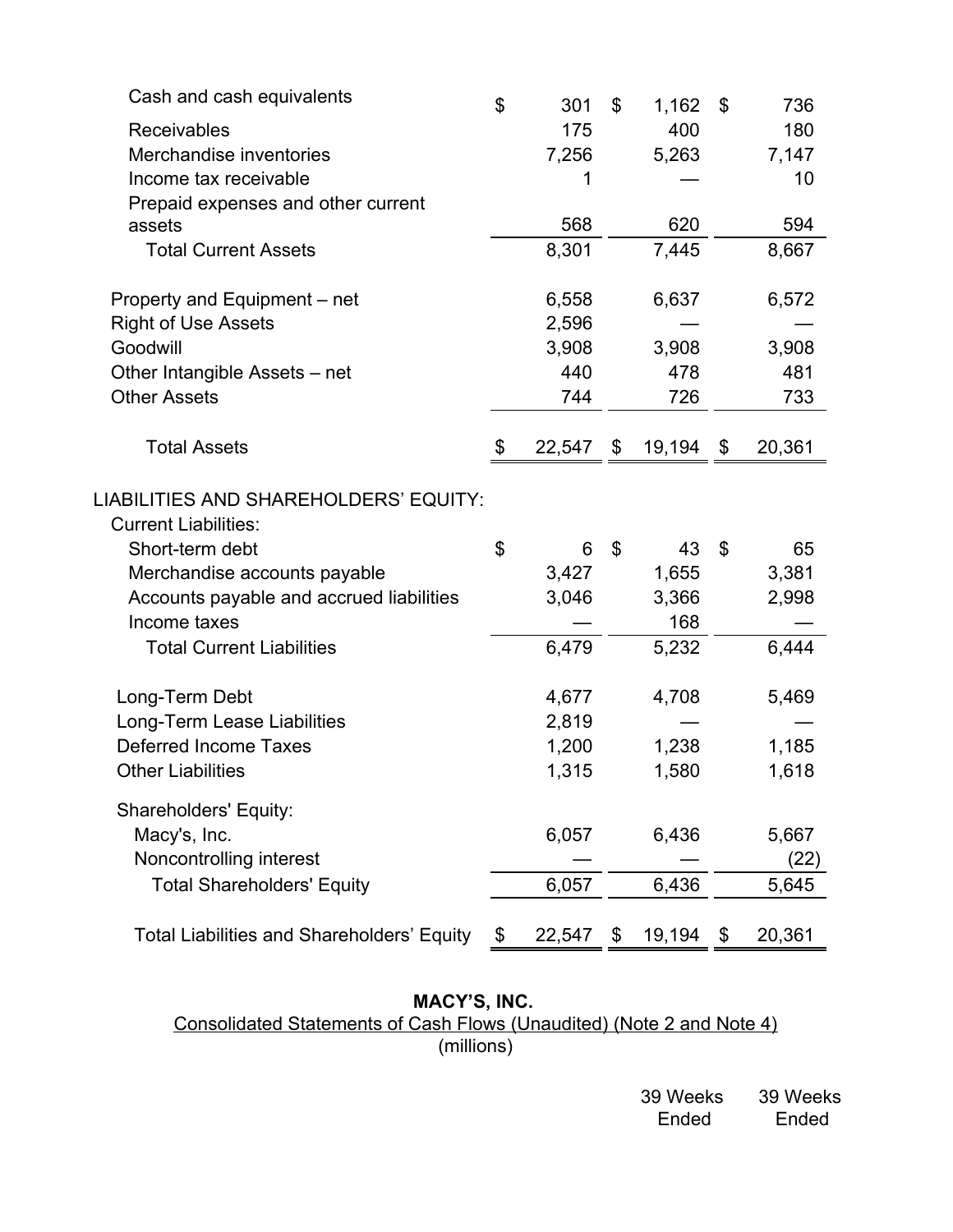|                                                                    | November 2, November 3,<br>2019 |         |                           | 2018    |  |
|--------------------------------------------------------------------|---------------------------------|---------|---------------------------|---------|--|
| Cash flows from operating activities:                              |                                 |         |                           |         |  |
| Net income                                                         | \$                              | 224     | $\boldsymbol{\mathsf{S}}$ | 358     |  |
| Adjustments to reconcile net income to net cash provided by        |                                 |         |                           |         |  |
| operating activities:<br>Impairment, restructuring and other costs |                                 | 16      |                           | 39      |  |
| Settlement charges                                                 |                                 | 12      |                           | 73      |  |
| Depreciation and amortization                                      |                                 | 725     |                           | 718     |  |
| Benefit plans                                                      |                                 | 23      |                           | 25      |  |
| Stock-based compensation expense                                   |                                 | 40      |                           | 48      |  |
| Gains on sale of real estate                                       |                                 | (67)    |                           | (111)   |  |
| Deferred income taxes                                              |                                 | 25      |                           | 62      |  |
| Amortization of financing costs and premium on acquired            |                                 |         |                           |         |  |
| debt                                                               |                                 | 1       |                           | (5)     |  |
| Changes in assets and liabilities:                                 |                                 |         |                           |         |  |
| Decrease in receivables                                            |                                 | 224     |                           | 163     |  |
| Increase in merchandise inventories                                |                                 | (1,993) |                           | (1,969) |  |
| Decrease in prepaid expenses and other current assets              |                                 | 13      |                           | 16      |  |
| Increase in merchandise accounts payable                           |                                 | 1,648   |                           | 1,664   |  |
| Decrease in accounts payable and accrued liabilities               |                                 | (470)   |                           | (221)   |  |
| Decrease in current income taxes                                   |                                 | (168)   |                           | (301)   |  |
| Change in other assets and liabilities                             |                                 | (81)    |                           | (130)   |  |
| Net cash provided by operating activities                          |                                 | 172     |                           | 429     |  |
| Cash flows from investing activities:                              |                                 |         |                           |         |  |
| Purchase of property and equipment                                 |                                 | (623)   |                           | (468)   |  |
| Capitalized software                                               |                                 | (189)   |                           | (209)   |  |
| Disposition of property and equipment                              |                                 | 73      |                           | 121     |  |
| Other, net                                                         |                                 | 10      |                           | 7       |  |
| Net cash used by investing activities                              |                                 | (729)   |                           | (549)   |  |
| Cash flows from financing activities:                              |                                 |         |                           |         |  |
| Debt issuance costs                                                |                                 | (3)     |                           |         |  |
| Debt repaid                                                        |                                 | (42)    |                           | (361)   |  |
| Dividends paid                                                     |                                 | (349)   |                           | (347)   |  |
| Increase in outstanding checks                                     |                                 | 49      |                           | 44      |  |
| Acquisition of treasury stock                                      |                                 | (1)     |                           |         |  |
| Issuance of common stock                                           |                                 | 6       |                           | 41      |  |
| Proceeds from noncontrolling interest                              |                                 |         |                           | 7       |  |
| Net cash used by financing activities                              |                                 | (340)   |                           | (616)   |  |
| Net decrease in cash, cash equivalents and restricted cash         |                                 | (897)   |                           | (736)   |  |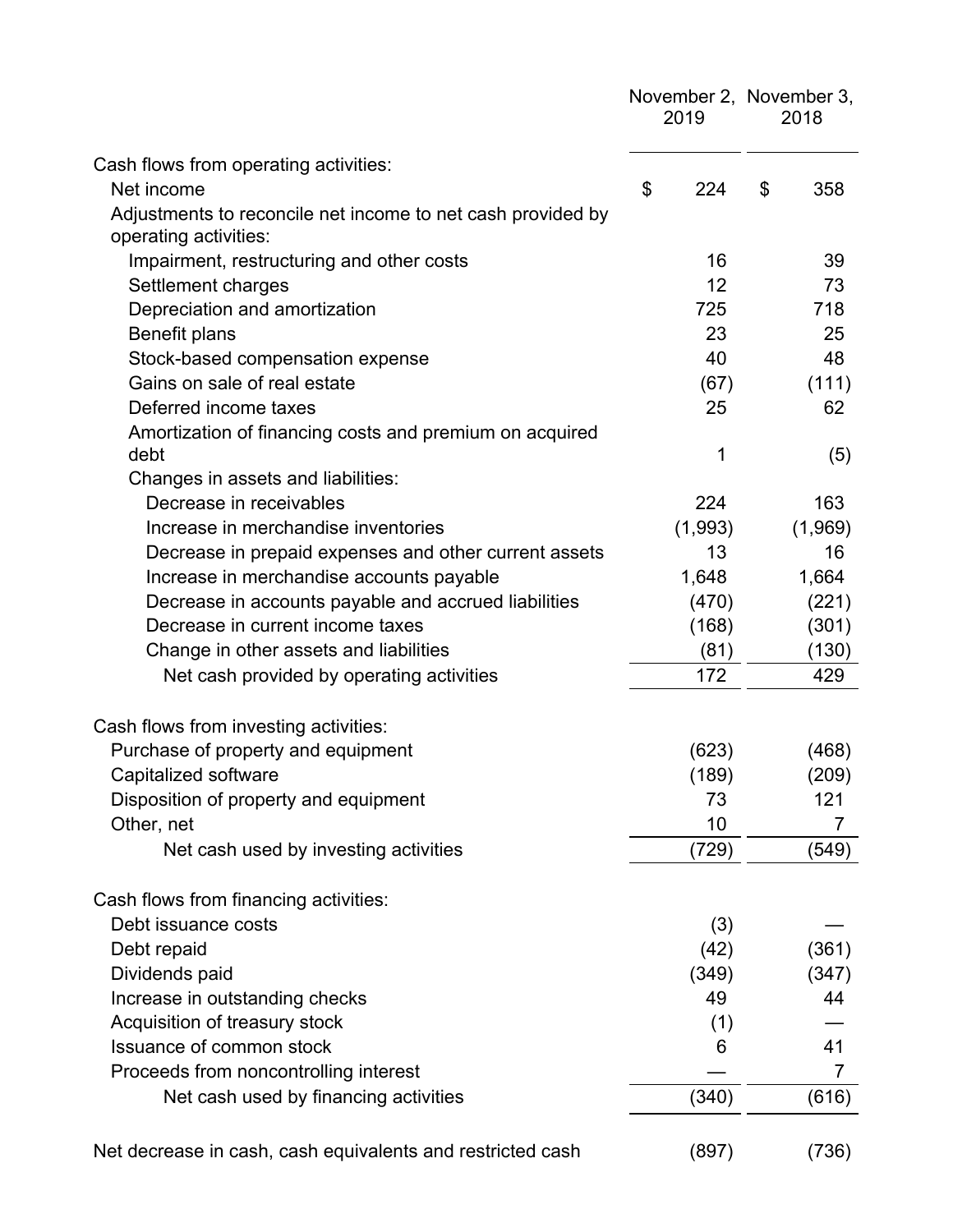| Cash, cash equivalents and restricted cash beginning of period |  | 1.248 |               | 1.513 |
|----------------------------------------------------------------|--|-------|---------------|-------|
| Cash, cash equivalents and restricted cash end of period       |  | 351   | $\mathcal{S}$ | 777   |

## **MACY'S, INC.**

## Consolidated Financial Statements (Unaudited)

Notes:

- (1) As a result of the seasonal nature of the retail business, the results of operations for the 13 and 39 weeks ended November 2, 2019 and November 3, 2018 (which do not include the Christmas season) are not necessarily indicative of such results for the fiscal year.
- (2) The results for the 13 and 39 weeks ended November 2, 2019 reflect the adoption of Accounting Standards Update 2016-02 (ASU 2016-02), Leases, on February 3, 2019, utilizing the modified retrospective approach which allowed for transition in the period of adoption.
- (3) Gross margin is defined as net sales less cost of sales.
- (4) Restricted cash of \$50 million and \$41 million have been included with cash and cash equivalents for the 39 weeks ended November 2, 2019 and November 3, 2018, respectively. Further, reclassifications were made to certain prior period's amounts to conform with the classifications of such amounts in the most recent period.

## **MACY'S, INC.**

## Important Information Regarding Non-GAAP Financial Measures

The company reports its financial results in accordance with U.S. generally accepted accounting principles (GAAP). However, management believes that certain non-GAAP financial measures provide users of the company's financial information with additional useful information in evaluating operating performance. Management believes that providing supplemental changes in comparable sales on an owned plus licensed basis and changes in comparable sales on an owned plus licensed basis adjusted for the 53<sup>rd</sup> week calendar shift, which include adjusting for growth in comparable sales of departments licensed to third parties, assists in evaluating the company's ability to generate sales growth, whether through owned businesses or departments licensed to third parties, and in evaluating the impact of changes in the manner in which certain departments are operated. Earnings before interest, taxes, depreciation and amortization (EBITDA) is a non-GAAP financial measure which the company believes provides meaningful information about its operational efficiency by excluding the impact of changes in tax law and structure, debt levels and capital investment. In addition, management believes that excluding certain items from EBITDA, net income and diluted earnings per share attributable to Macy's, Inc. shareholders that are not associated with the company's core operations and that may vary substantially in frequency and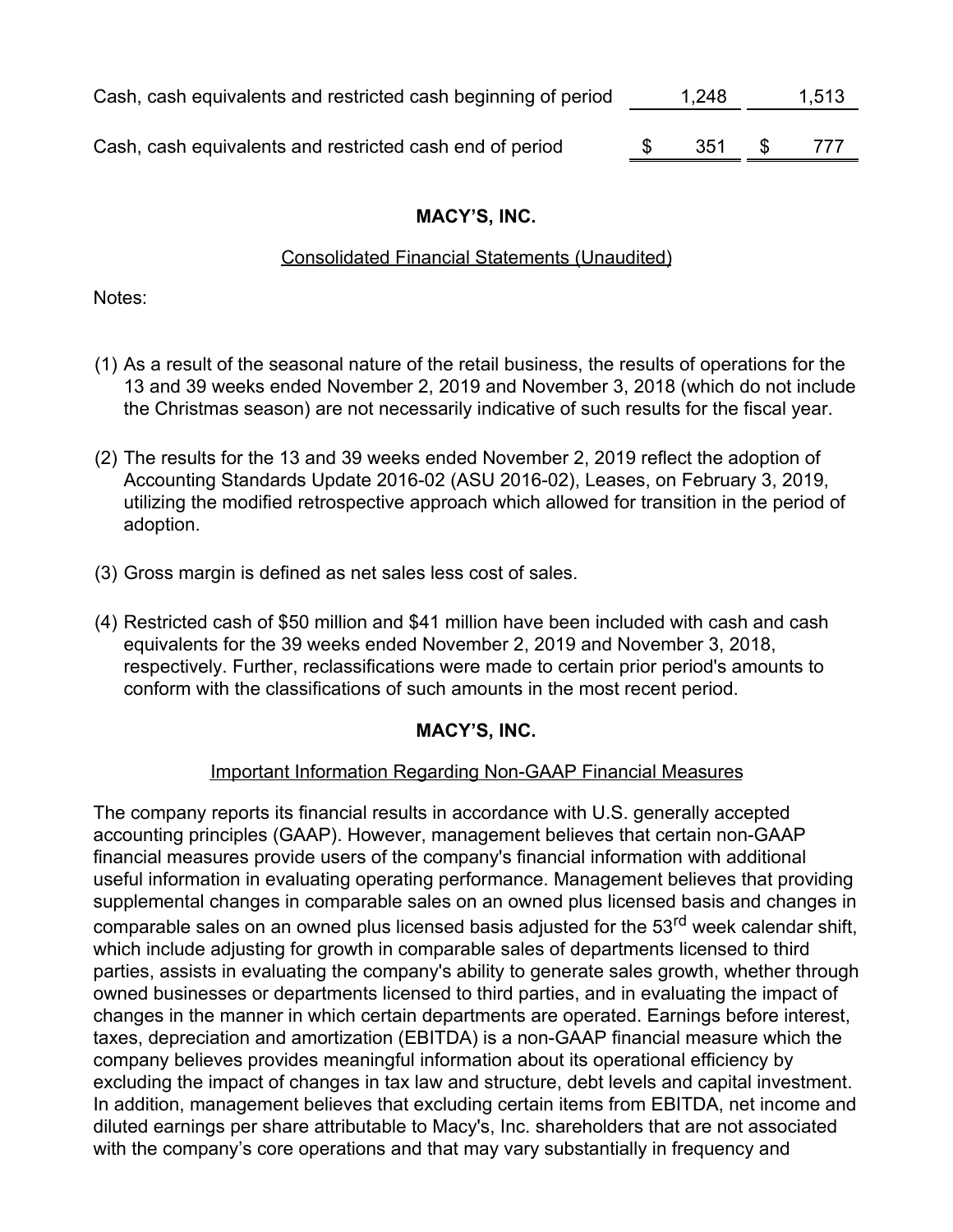magnitude from period-to-period provides useful supplemental measures that assist in evaluating the company's ability to generate earnings and to more readily compare these metrics between past and future periods.

The reconciliation of the forward-looking non-GAAP financial measure of changes in comparable sales on an owned plus licensed basis to GAAP comparable sales (i.e., on an owned basis) is in the same manner as illustrated below, except that the impact of growth in comparable sales of departments licensed to third parties is the only reconciling item. In addition, the company does not provide the most directly comparable forward-looking GAAP measure of diluted earnings per share attributable to Macy's, Inc. shareholders excluding certain items because the timing and amount of excluded items are unreasonably difficult to fully and accurately estimate.

Non-GAAP financial measures should be viewed as supplementing, and not as an alternative or substitute for, the company's financial results prepared in accordance with GAAP. Certain of the items that may be excluded or included in non-GAAP financial measures may be significant items that could impact the company's financial position, results of operations or cash flows and should therefore be considered in assessing the company's actual and future financial condition and performance. Additionally, the amounts received by the company on account of sales of departments licensed to third parties are limited to commissions received on such sales. The methods used by the company to calculate its non-GAAP financial measures may differ significantly from methods used by other companies to compute similar measures. As a result, any non-GAAP financial measures presented herein may not be comparable to similar measures provided by other companies.

## **MACY'S, INC.**

#### Important Information Regarding Non-GAAP Financial Measures (All amounts in millions except percentages and per share figures)

#### Changes in Comparable Sales

|                                                                                     | 13 Weeks Ended 39 Weeks Ended<br>November 2,<br>2019 | November 2,<br>2019 |
|-------------------------------------------------------------------------------------|------------------------------------------------------|---------------------|
| Decrease in comparable sales on an owned basis<br>(Note 5)                          | (3.9)%                                               | (1.0)%              |
| Comparable sales growth impact of departments<br>licensed to third parties (Note 6) | 0.4%                                                 | 0.2%                |
| Decrease in comparable sales on an owned plus<br>licensed basis                     | $(3.5)\%$                                            | (0.8)%              |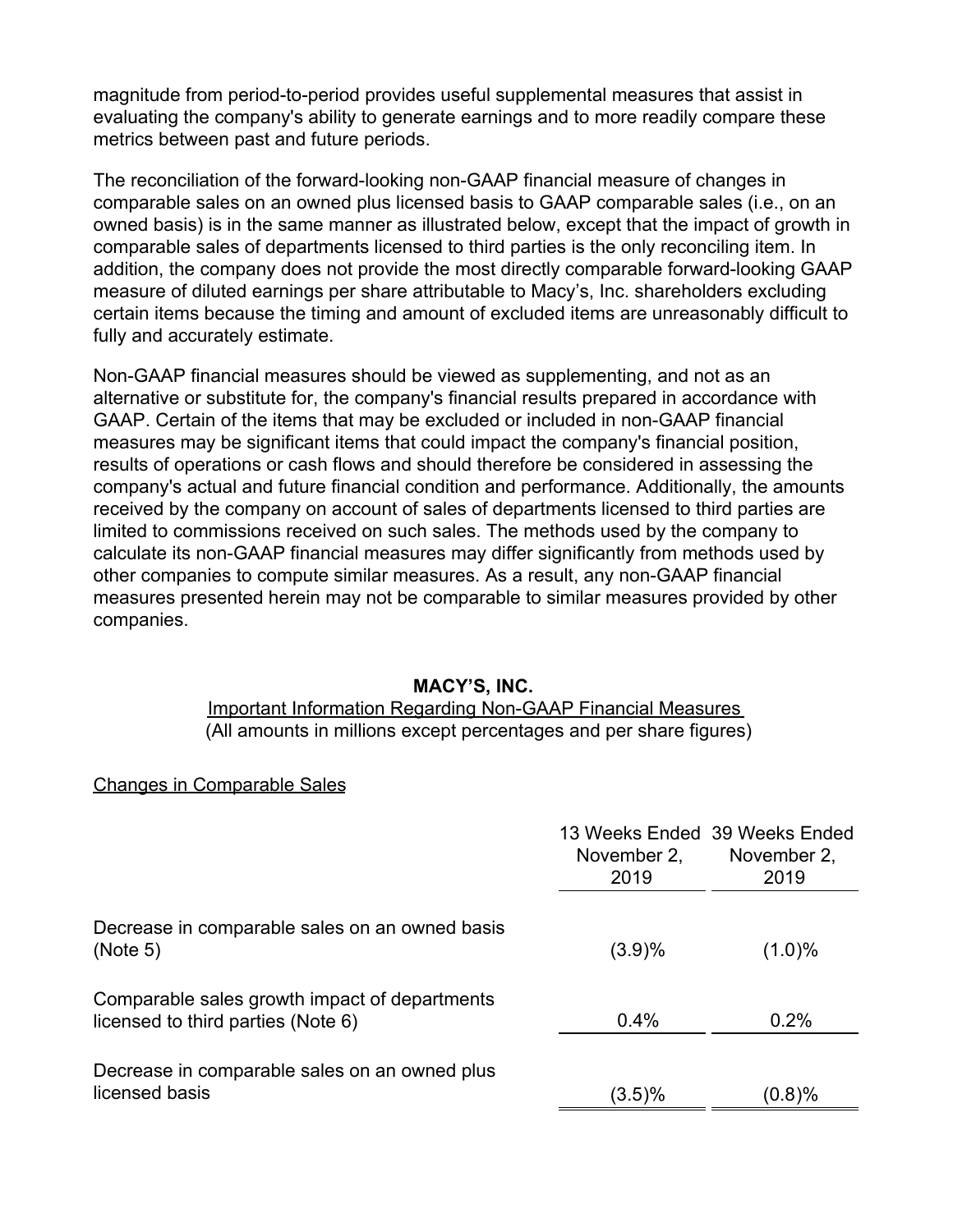|                                                                                                     | November 3,<br>2018 | 13 Weeks Ended 39 Weeks Ended<br>November 3,<br>2018 |  |  |
|-----------------------------------------------------------------------------------------------------|---------------------|------------------------------------------------------|--|--|
| Increase in comparable sales on an owned basis (Note<br>5)                                          | 3.1%                | 2.4%                                                 |  |  |
| Comparable sales growth impact of departments<br>licensed to third parties (Note 6)                 | 0.2%                | 0.3%                                                 |  |  |
| Increase in comparable sales on an owned plus<br>licensed basis                                     | 3.3%                | 2.7%                                                 |  |  |
| Impact of 53 <sup>rd</sup> Week Shifted Calendar                                                    | 0.8%                | (0.1)%                                               |  |  |
| 53 <sup>rd</sup> Week Shifted Calendar comparable sales on an<br>owned plus licensed basis (Note 7) | 4.1%                | 2.6%                                                 |  |  |

Notes:

- (5) Represents the period-to-period percentage change in net sales from stores in operation throughout the year presented and the immediately preceding year and all online sales, excluding commissions from departments licensed to third parties. Stores impacted by a natural disaster or undergoing significant expansion or shrinkage remain in the comparable sales calculation unless the store, or material portion of the store, is closed for a significant period of time. Definitions and calculations of comparable sales may differ among companies in the retail industry.
- (6) Represents the impact of including the sales of departments licensed to third parties occurring in stores in operation throughout the year presented and the immediately preceding year and all online sales in the calculation of comparable sales. The company licenses third parties to operate certain departments in its stores and online and receives commissions from these third parties based on a percentage of their net sales. In its financial statements prepared in conformity with GAAP, the company includes these commissions (rather than sales of the departments licensed to third parties) in its net sales. The company does not, however, include any amounts in respect of licensed department sales (or any commissions earned on such sales) in its comparable sales in accordance with GAAP (i.e., on an owned basis). The amounts of commissions earned on sales of departments licensed to third parties are not material to its net sales for the periods presented.
- (7) Represents comparable sales on an owned plus licensed basis that incorporates a shift of the company's fiscal 2017 calendar to align with fiscal 2018 on a like-for-like basis as a result of the 53<sup>rd</sup> week in fiscal 2017.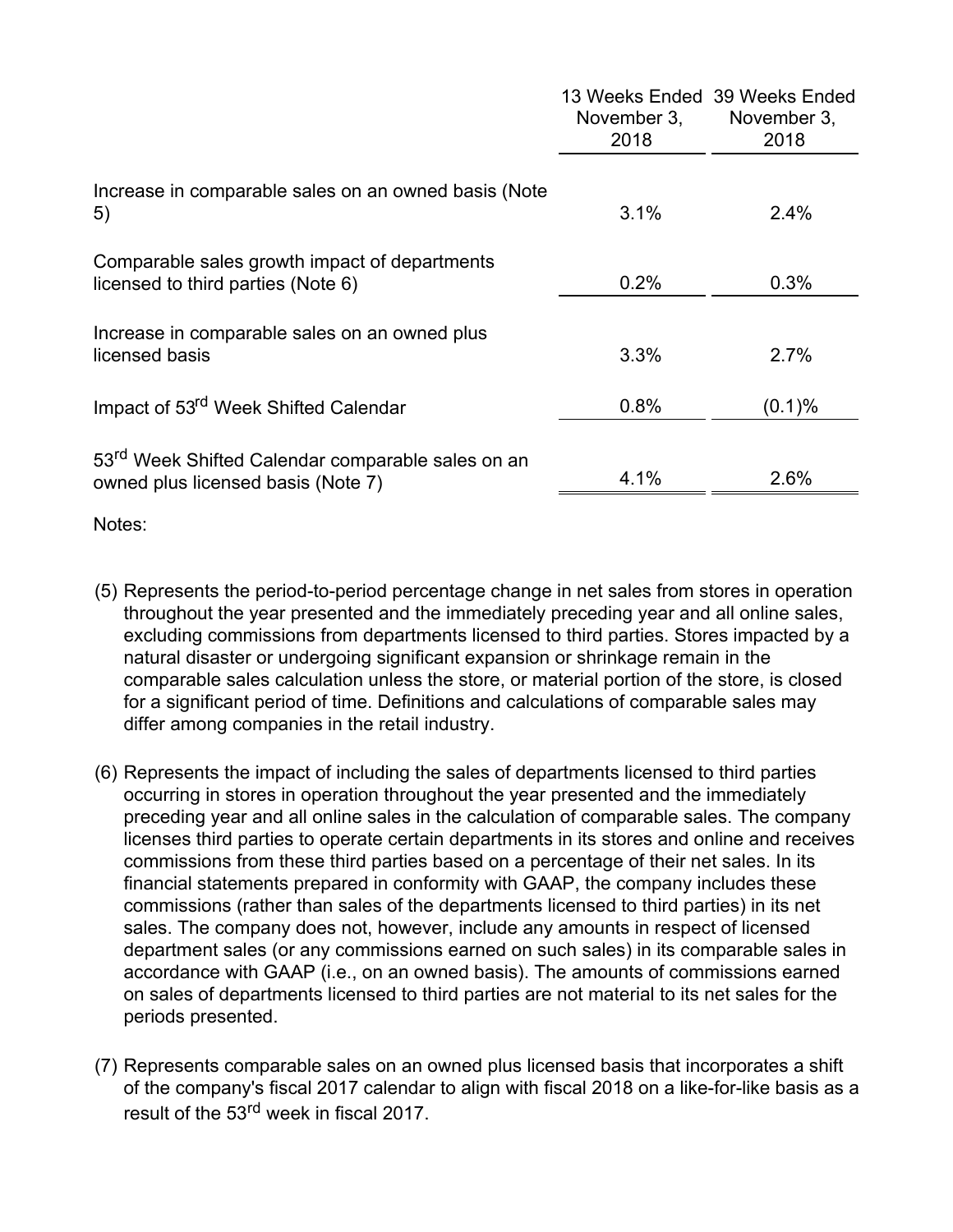## **MACY'S, INC.**

## Important Information Regarding Non-GAAP Financial Measures

Earnings before Interest, Taxes, Depreciation and Amortization, Net Income and Diluted Earnings Per Share Attributable to Macy's, Inc. Shareholders, Excluding Certain Items

Non-GAAP financial measures, excluding certain items below, are reconciled to the most directly comparable GAAP measure as follows:

- EBITDA and adjusted EBITDA are reconciled to GAAP net income attributable to Macy's, Inc. shareholders.
- Adjusted net income attributable to Macy's, Inc. shareholders is reconciled to GAAP net income attributable to Macy's, Inc. shareholders.
- Adjusted diluted earnings per share attributable to Macy's, Inc. shareholders is reconciled to GAAP diluted earnings per share attributable to Macy's, Inc.

## *Adjusted EBITDA*

|                                                          | 13 Weeks Ended 13 Weeks Ended |            |     |                                   |  |
|----------------------------------------------------------|-------------------------------|------------|-----|-----------------------------------|--|
|                                                          |                               |            |     | November 2, 2019 November 3, 2018 |  |
| Net income attributable to Macy's, Inc. shareholders     | \$                            |            | \$  | 62                                |  |
| Interest expense, net                                    |                               | 48         |     | 59                                |  |
| Federal, state and local income tax expense<br>(benefit) |                               |            |     | 12                                |  |
|                                                          |                               | (2)<br>252 |     | 248                               |  |
| Depreciation and amortization                            |                               |            |     |                                   |  |
| <b>EBITDA</b>                                            |                               | 300        |     | 381                               |  |
| Restructuring and other costs                            |                               | 13         |     | 3                                 |  |
| Settlement charges                                       |                               | 12         |     | 23                                |  |
| <b>Adjusted EBITDA</b>                                   | \$.                           | 325        | \$. | 407                               |  |
|                                                          |                               |            |     |                                   |  |

|                                                      |    |       | 39 Weeks Ended 39 Weeks Ended |                                   |
|------------------------------------------------------|----|-------|-------------------------------|-----------------------------------|
|                                                      |    |       |                               | November 2, 2019 November 3, 2018 |
| Net income attributable to Macy's, Inc. shareholders | \$ | 224   | \$                            | 368                               |
| Interest expense, net                                |    | 143   |                               | 187                               |
| Losses on early retirement of debt                   |    |       |                               | 5                                 |
| Federal, state and local income tax expense          |    | 55    |                               | 96                                |
| Depreciation and amortization                        |    | 725   |                               | 718                               |
| <b>EBITDA</b>                                        |    | 1,147 |                               | 1,374                             |
| Impairment, restructuring and other costs (Note 8)   |    | 16    |                               | 31                                |
| Settlement charges                                   |    | 12    |                               | 73                                |
| <b>Adjusted EBITDA</b>                               |    | 1,175 | \$                            | 1,478                             |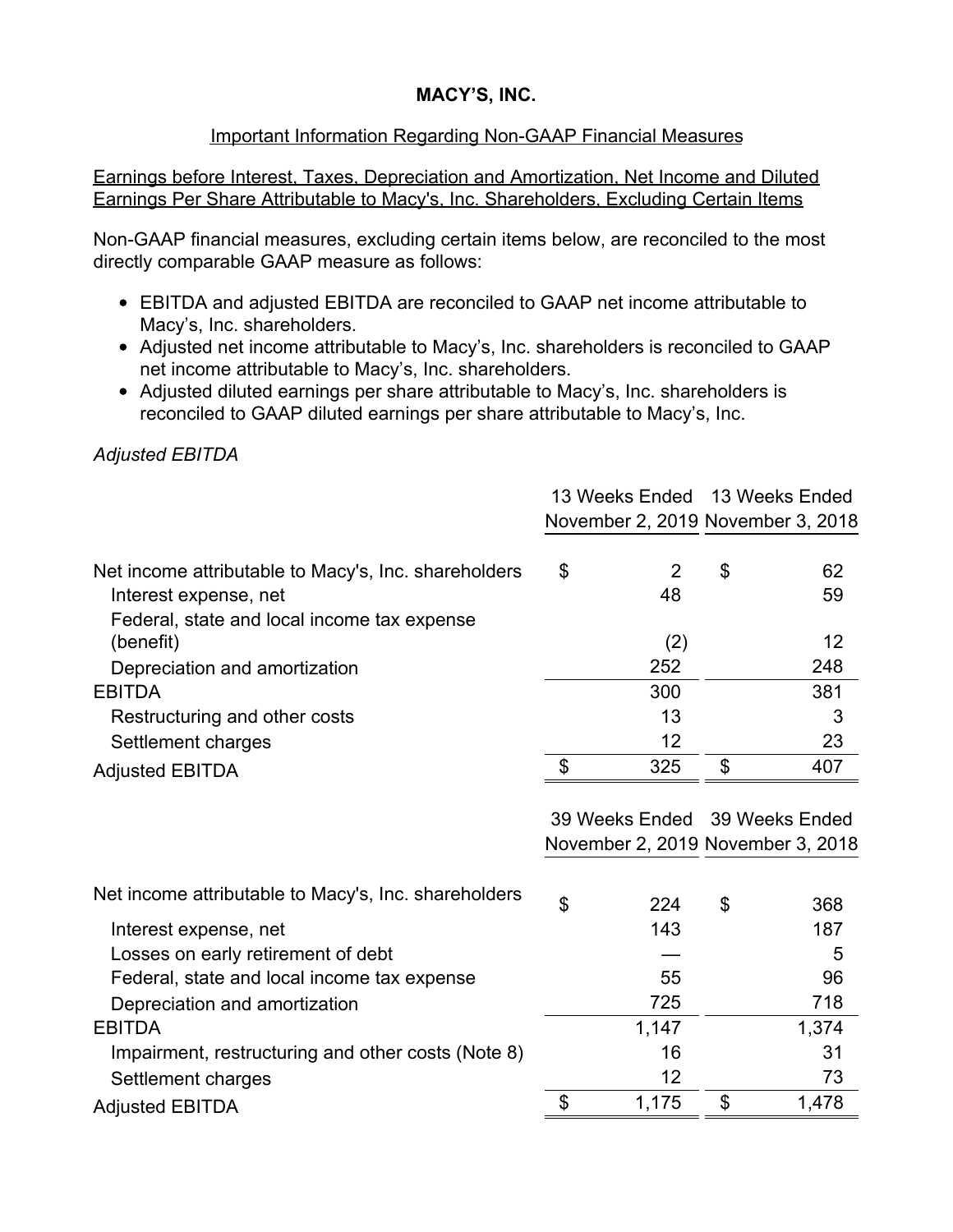Note 8: The above pre-tax adjustments for the 39 weeks ended November 3, 2018 exclude impairment, restructuring and other costs attributable to the noncontrolling interest shareholder of \$8 million.

## **MACY'S, INC.**

## Important Information Regarding Non-GAAP Financial Measures

*Adjusted Net Income and Adjusted Diluted Earnings Per Share Attributable to Macy's, Inc. Shareholders*

|                                                                | 13 Weeks Ended |                                                                      |    |                                         |                                                                                                          | 13 Weeks Ended                                                |    |                                         |  |
|----------------------------------------------------------------|----------------|----------------------------------------------------------------------|----|-----------------------------------------|----------------------------------------------------------------------------------------------------------|---------------------------------------------------------------|----|-----------------------------------------|--|
|                                                                |                | November 2, 2019                                                     |    |                                         | November 3, 2018                                                                                         |                                                               |    |                                         |  |
|                                                                |                | Net Income<br>Attributable to<br>Macy's, Inc.<br><b>Shareholders</b> |    | <b>Diluted</b><br>Earnings<br>Per Share | Net Income<br>Attributable to<br><b>Diluted</b><br>Macy's, Inc.<br>Earnings<br>Shareholders<br>Per Share |                                                               |    |                                         |  |
| As reported                                                    | \$             | $\overline{2}$                                                       | \$ | 0.01                                    | \$                                                                                                       | 62                                                            | \$ | 0.20                                    |  |
| Restructuring<br>and other costs<br>Settlement                 |                | 13                                                                   |    | 0.04                                    |                                                                                                          | 3                                                             |    | 0.01                                    |  |
| charges                                                        |                | 12                                                                   |    | 0.04                                    |                                                                                                          | 23                                                            |    | 0.08                                    |  |
| Income tax<br>impact of<br>certain items                       |                |                                                                      |    |                                         |                                                                                                          |                                                               |    |                                         |  |
| identified above                                               |                | (6)                                                                  |    | (0.02)                                  |                                                                                                          | (5)                                                           |    | (0.02)                                  |  |
| As adjusted                                                    | \$             | 21                                                                   | \$ | 0.07                                    | \$                                                                                                       | 83                                                            | \$ | 0.27                                    |  |
|                                                                |                | 39 Weeks Ended<br>November 2, 2019                                   |    |                                         | 39 Weeks Ended<br>November 3, 2018                                                                       |                                                               |    |                                         |  |
|                                                                |                | Net Income<br>Attributable to<br>Macy's, Inc.<br><b>Shareholders</b> |    | <b>Diluted</b><br>Earnings<br>Per Share |                                                                                                          | Net Income<br>Attributable to<br>Macy's, Inc.<br>Shareholders |    | <b>Diluted</b><br>Earnings<br>Per Share |  |
| As reported<br>Impairment,<br>restructuring<br>and other costs | \$             | 224                                                                  | \$ | 0.72                                    | \$                                                                                                       | 368                                                           | \$ | 1.18                                    |  |
| (Note 9)<br>Settlement                                         |                | 16                                                                   |    | 0.05                                    |                                                                                                          | 31                                                            |    | 0.10                                    |  |
| charges<br>Losses on early<br>retirement of                    |                | 12                                                                   |    | 0.04                                    |                                                                                                          | 73                                                            |    | 0.23                                    |  |
| debt                                                           |                |                                                                      |    |                                         |                                                                                                          | 5                                                             |    | 0.02                                    |  |